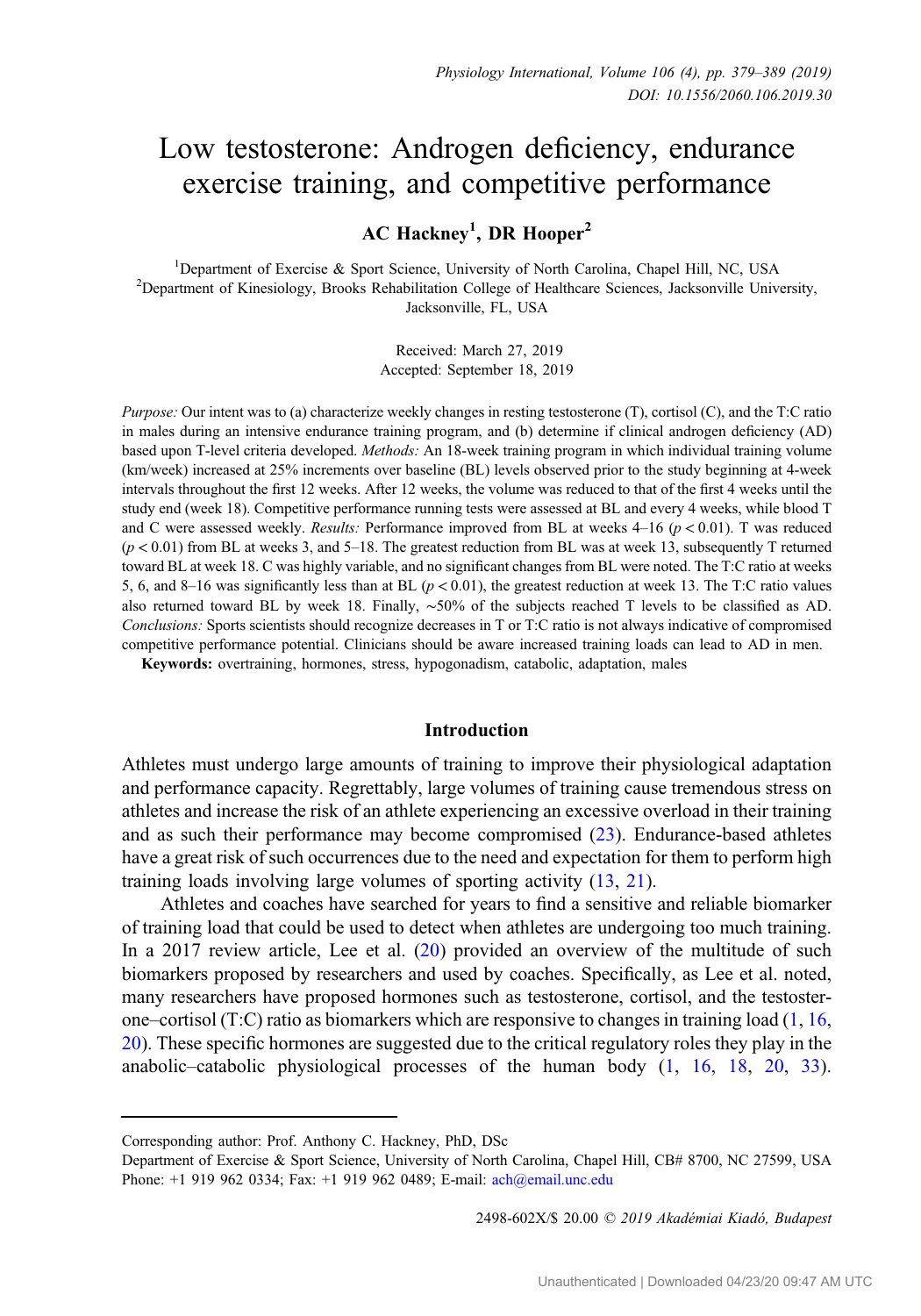Furthermore, numerous studies report reductions in testosterone and the T:C ratios – in which both reduced testosterone and increased cortisol were present – are associated with period of when training loads are becoming excessive  $(13, 19, 23, 31)$  $(13, 19, 23, 31)$  $(13, 19, 23, 31)$  $(13, 19, 23, 31)$  $(13, 19, 23, 31)$  $(13, 19, 23, 31)$  $(13, 19, 23, 31)$  $(13, 19, 23, 31)$ . The rationale given for these reductions varies across these studies, but two of the most proposed hypotheses are that training invokes (1) an overall catabolic state in the athlete, which is reflected by elevated cortisol response, since this hormone has the capacity to increase protein breakdown and disrupt testosterone production (both centrally and peripherally) [\(9](#page-9-0), [26](#page-10-0)); and (2) a lack of adequate energy consumption results in lowered energy stores and a "starvation" response scenario (i.e., reduced energy availability) invoking higher brain center suppression of elements of reproductive function and hence testosterone production ([17,](#page-9-0) [24,](#page-10-0) [25\)](#page-10-0). Along the same line, a recent report by the International Olympic Committee Medical Commission addressed the occurrence of reproductive dysfunction in male athletes that mirrors aspects of female athletes experiencing the Female Athlete Triad, coining the phrase – Relative Energy Deficiency in Sport (RED-S) to refer to the condition ([24\)](#page-10-0). Within male athletes, one of the occurrences noted was the development of low-resting testosterone reflective of an exerciseinduced hypogonadal state [\(27](#page-10-0)). Medically, hormonal diagnosis of hypogonadism requires testosterone to reach circulating levels of  $\leq$ 3 ng/ml ([2](#page-9-0)), what is termed a clinical state of androgen deficiency. However, the prevalence and extent of exercise-induced androgen deficiency associated with sports training in men has not been clearly identified or systematically well studied.

Several studies examining training load influences on biomarkers suffer from methodology limitations that make interpretation of findings difficult. For example, numerous studies are retrospective in approach (i.e., athletes are examined and evaluated once they display signs of excessive training loads) or have limited prior baseline (BL) evaluation to serve as a point of reference for training-induced effects ([23\)](#page-10-0). Another common limitation is these studies can also involve infrequent sampling of biological specimens to accurately assess and profile the biomarkers responses to training [\(15](#page-9-0)). In some cases, but not all, ethical considerations have dictated aspects of why these limitations exist.

In light of the above, this study was undertaken to characterize changes in resting testosterone, cortisol, and the T:C ratio on a weekly basis in runners during an 18-week endurance training program involving incremental, intensive increases in training load (volume) designed to be highly stressful on the athletes. A secondary intent was to see if any reductions in testosterone occurred, whether the magnitude of decrease reached the level of clinically defined androgen deficiency.

#### Materials and Methods

## Subjects

All the men  $(n = 15)$  who participated in this study gave written informed consent prior participating in accordance with the Declaration of Helsinki. In accordance with university policies, before the investigation began, all study procedures and protocols were reviewed and approved by the institutional review board of local ethics review committee.

All subjects were recruited from local sports clubs and had engaged in regular aerobicbased exercise for a minimum of 12 months prior to the study. Inclusion criteria required that the men were runners who trained 5–7 days per week and averaged 8–10 km of running per day (i.e., weekly total 40–65 km over the past 6 months at a minimum). All subjects participated in endurance sporting events (e.g., road races and triathlons) on a semi-regular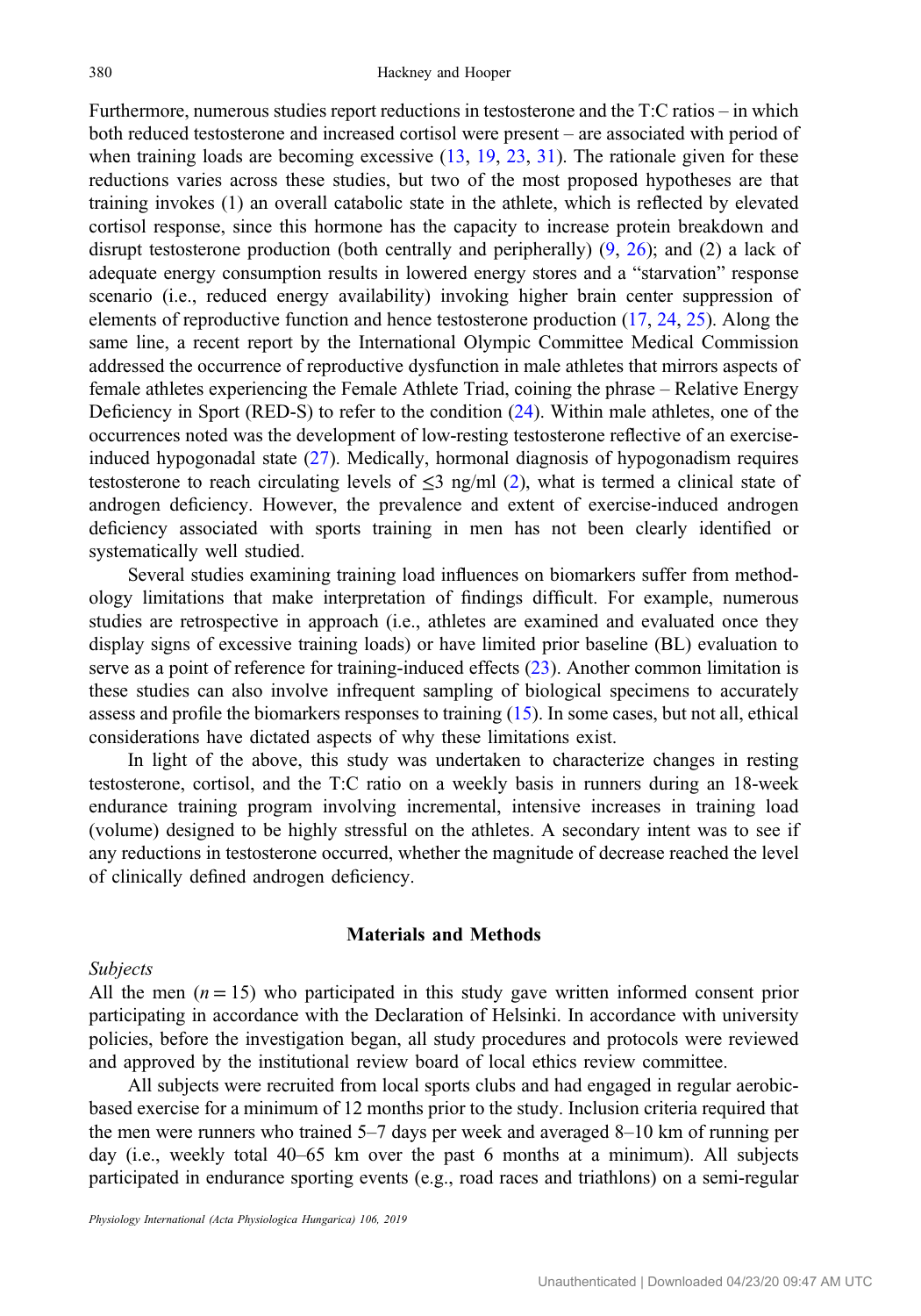basis (∼1 per month) but were not of an elite competitive level based upon their performances (5 km run personal best times ranged from 20 to 24 min). Subjects were excluded from the study if they had been injured during 6 months prior to the study (i.e., missed over 1 week of training) or had a medical history including any metabolic-endocrine disorders, or such family history (e.g., type II diabetes, Hashimoto thyroiditis, Grave's disease, Myxedema, Cushing's syndrome, Addison's disease, and Klinefelter's syndrome). All participants had to be medical approved by their personal physicians, who had reviewed and screened their medical records and family histories.

#### Training program

Subjects were placed into an 18-week structured principally aerobic-based training program designed by the lead researcher and their individual trainers/coaches. The intent of the training program was to invoke a progressive overload training phenomena that would increase their likelihood of excessive training load stress ([23\)](#page-10-0). To do this, individual training volume (km/week) was increased at 25% increments over the BL levels observed prior to the study at 4-week intervals through the first 12 weeks. After 12 weeks of training, the exercise volume was reduced to the level of the first 4 weeks until the end of the study (week 18). Table I illustrates an example of how training was typically modified. For the study, all subjects were asked to train 6 days per week (from Monday to Saturday) at approximately the same time of day, and to take 1 day off from training (Sunday) each week. The 6 days of training were structured to be on a hard–easy alternating daily pattern. For the hard days, day 1 was a tempo run for 30–60 min at a rating of perceived exertion [RPE; using 20-point Borg scale [\(3](#page-9-0))] of 14–16, day 2 was an interval session [duration of work–rest intervals was determined by individual coaches (typically 1:1) – usually consisting of 400 or 800 or 1,000 m repeat run intervals] at an RPE of  $\geq$  17, and day 3 was long continuous distance run at 12–15 RPE (∼60–90 min). The order of these three hard day activities was decided by the individual coaches and varied across the weeks of the study for the subjects. Easy days were all comparable and involved the subjects doing easy restful jogging to complete daily/weekly required training volume, but involved no set RPE goal. The amount of individual daily kilometers run was left to individual coach's discretion, but with a goal of not exceeding the weekly prescribed training volume  $(\pm 3 \text{ km})$ . All subjects were made familiar with the RPE scale prior to the study beginning and how to rate themselves throughout their training program [\(3](#page-9-0)). The training program took place in the late spring and early summer seasons

|               | Subject $X$ – Prestudy training volume = 40 km/week |                             |                                  |  |  |
|---------------|-----------------------------------------------------|-----------------------------|----------------------------------|--|--|
|               | 25% Increase<br>(baseline; km)                      | % Change from prior<br>week | Total weekly volume<br>(km/week) |  |  |
| Weeks $1-4$   | $+10$                                               | $+25$                       | 50                               |  |  |
| Weeks $5-8$   | $+10$                                               | $+20$                       | 60                               |  |  |
| Weeks $9-12$  | $+10$                                               | $+17$                       | 70                               |  |  |
| Weeks $13-18$ | $-20$                                               | $-28$                       | 50                               |  |  |

Table I. Sample calculations for training volume change for a representative research subject

Physiology International (Acta Physiologica Hungarica) 106, 2019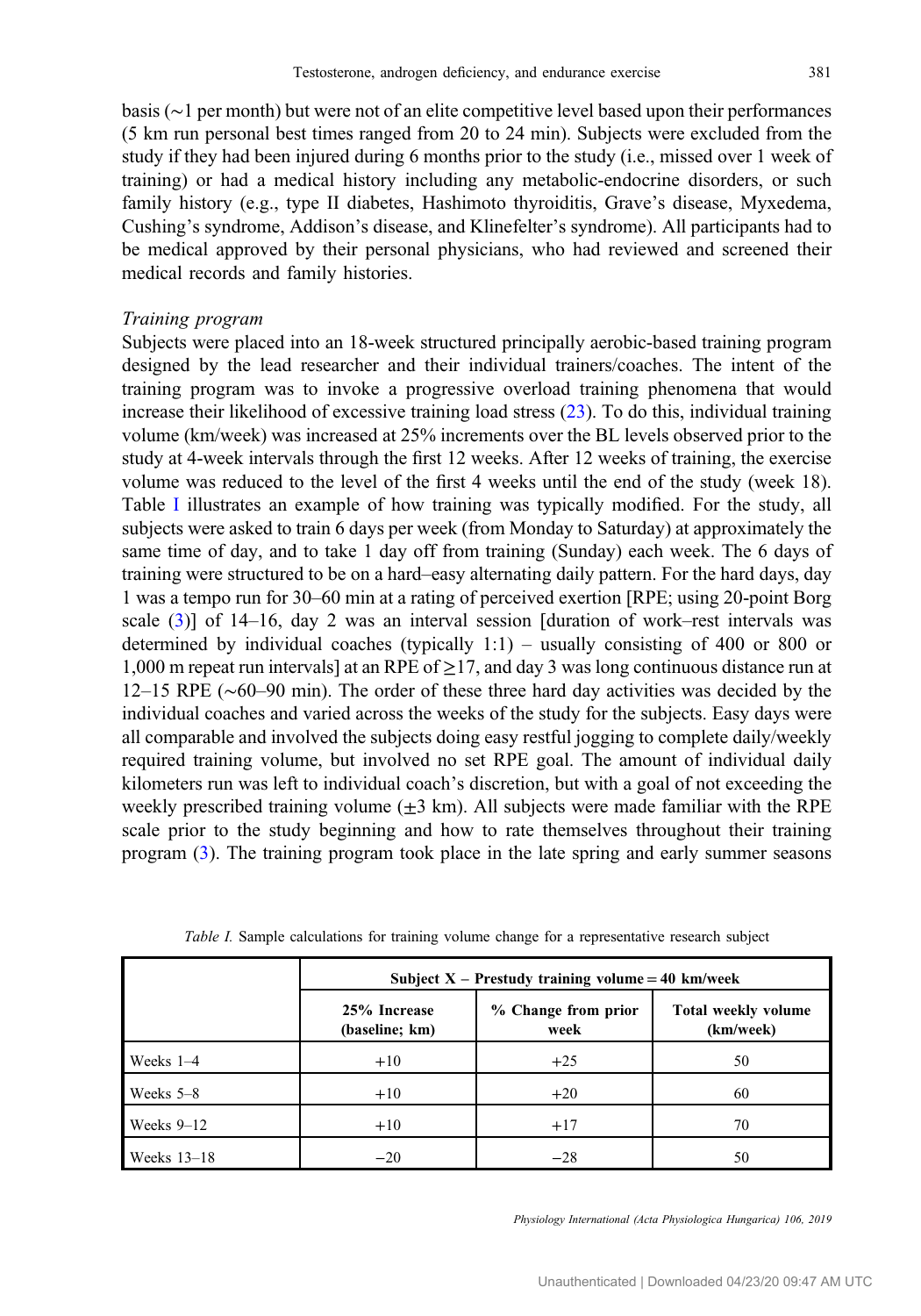<span id="page-3-0"></span>when no competitive events were scheduled for these athletes due to their participation in this study.

To ensure compliance with the training program recommendations, the subjects were asked to keep a weekly training diary, which was reviewed at the end of each week by their individual trainer/coach. Investigators check with trainer/coaches on a weekly basis (Sunday) to review and discuss compliance issues.

On day 1 (Monday) of each week a morning resting, fasted blood sample was collected prior to any exercise training and after 24 h rest with no exercise and consumption of ample fluids to ensure normal hydration. Also at week BL, 4, 8, 12, and 16 of the study, the subjects were assessed for performance capacity using the Cooper  $12$ -min run test  $(5, 8)$  $(5, 8)$  $(5, 8)$ . Moreover, their body mass and height were measured (only wearing running shorts) prior to the performance run using procedures reported previously  $(10, 12)$  $(10, 12)$  $(10, 12)$  $(10, 12)$  $(10, 12)$ . These performance runs were always carried out on a 400-m outdoor track and involved other individuals running with the subjects. For these performance testing days (Monday), the remaining daily training activities were truncated in volume to account for the testing activities. The blood, body mass, and performance assessments were also taken at BL prior to the study beginning, after a 48-h rest period in which no exercise was performed. The blood BL procedure was conducted twice under the same conditions during the weeks prior to the study beginning, to insure a stable resting hormonal reference measurement at BL (Figs 1–[3](#page-4-0) depict the BL value that represents the mean response of these two measurements).

Throughout the study, the subjects ate a free-living diet and consumed food *ad libitum*. Investigators instructed the trainer/coaches during their regular weekly interactions with the subjects to encourage them to keep well fed and well hydrated.

Blood specimens were obtained by a certified phlebotomist while the fasted  $(>\,8\,h)$ subjects were in a seated position and after a 30-min quiet rest at ∼08:00 h (±30 min). Subjects were required to replicate their time of blood collection for each weekly session. One 10-ml SST vacutainer tube was collected to obtain sera. Specimens were allowed to clot and then spun at  $3,000 \times g$  for 15 min, and the separated serum was placed in cyro-freeze tubes for



Physiology International (Acta Physiologica Hungarica) 106, 2019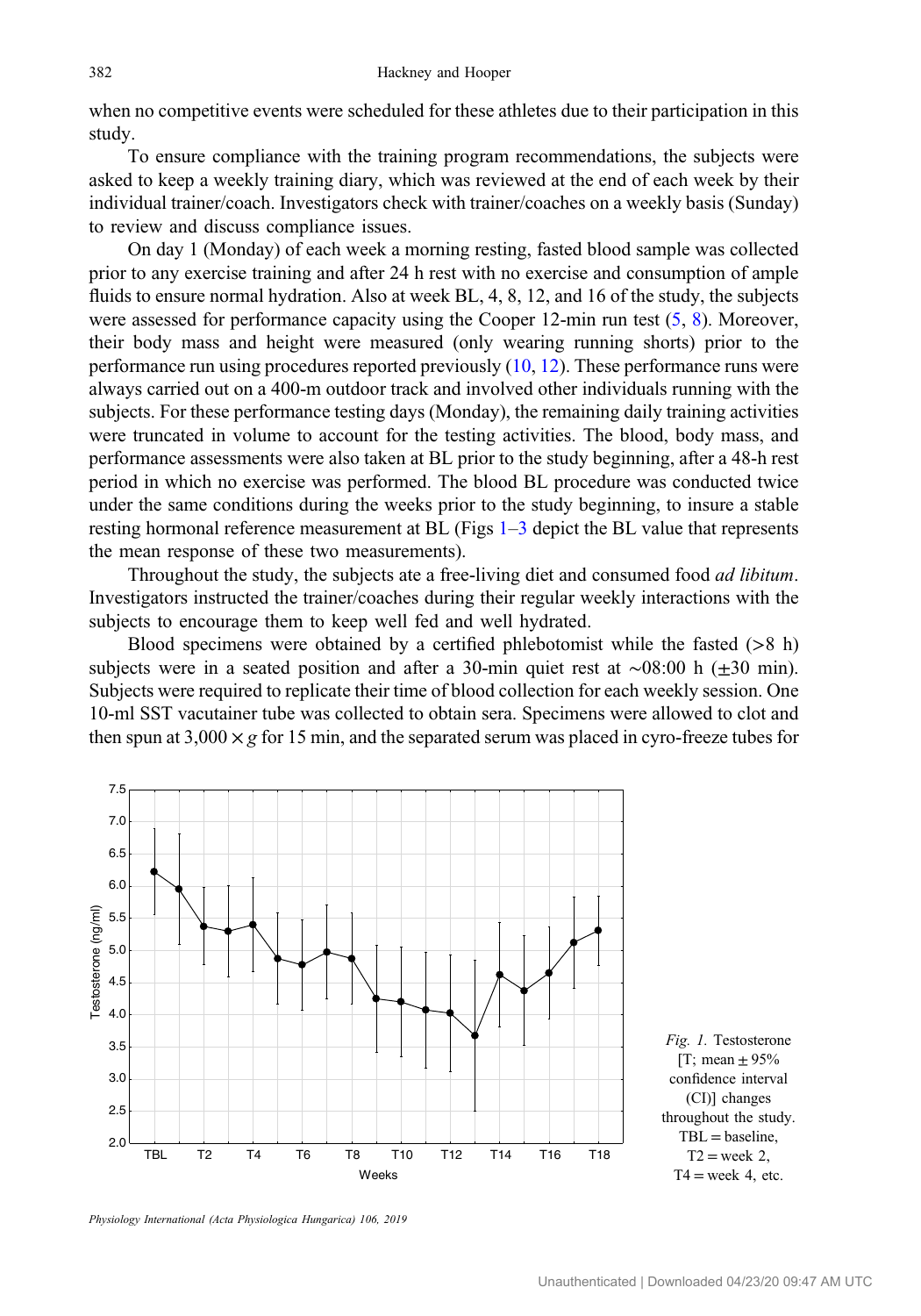<span id="page-4-0"></span>

storage at −50 °C. Serum was later analyzed hormonally for total testosterone and cortisol using high-specificity radioimmunoassay procedures (DPC Inc., Los Angeles, CA, USA; assay sensitivities were 0.3 ng/ml and 0.5 μg/dl, respectively). In addition, specimens were examined for sex-hormone binding globulin [SHBG; radioimmunoassay provided by Diagnostic Systems Laboratories (Webster, TX, USA) (sensitivity = 1.5 nmol/L)] and albumin. To measure albumin concentration, a bichromatic digital endpoint spectrophoto-metric assay (600-nm wavelength) as described by Tietz ([29\)](#page-10-0) was used (sensitivity =  $0.3$  g/L).

All serum specimens were assayed for duplicate determination per analyte assessed and quality controls procedures utilized (between- and within-assay coefficients of variation for

Physiology International (Acta Physiologica Hungarica) 106, 2019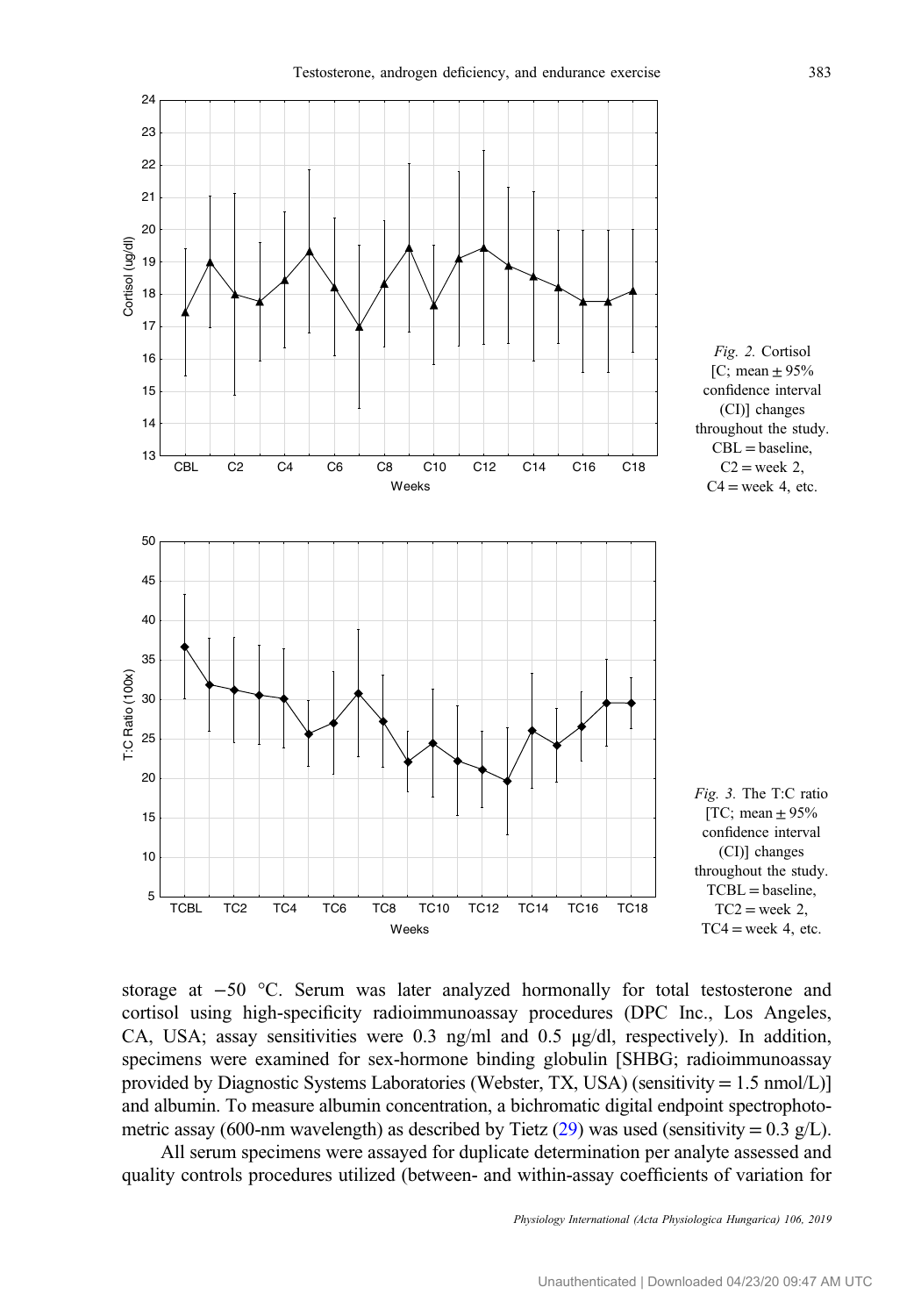assays were less than 10%) [\(15](#page-9-0)). Testosterone and cortisol were assessed weekly in the blood specimens obtained, and the T:C ratio was calculated for each of these corresponding time points ([1\)](#page-9-0). Due to cost considerations, SHBG and albumin were measured only in the BL, 4-, 8-, 12- and 16-week blood specimens. For these specific time points, SHBG and albumin were used to calculate free and bioavailable testosterone levels [\(34](#page-10-0)).

## Statistical analyses

Since the study involved repeated measures determination of assessment outcomes, an analysis of variance (ANOVA) was used to compare mean responses. A Shapiro–Wilk's test for normality of data distribution was applied first, and if data were non-normal in distribution, it was log-transformed prior to ANOVA in accordance with recommendations [\(15,](#page-9-0) [30\)](#page-10-0). Post-hoc analysis consisted of Tukey's honestly significant difference analysis. In addition, zero-order correlation analysis was used to examine associations between changes in measures over the study. Significance was set a priori at an  $\alpha$  level of  $\leq 0.05$ .

#### Results

Of the 15 subjects who began the study, only 9 completed all aspects through the 18th week and only their data are included in this report. The data of the other six subjects were removed due to non-compliance issues and, or an injury prevented them from continuing in the study. The physical characteristics of the subjects utilized in the study are reported in Table II.

Table [III](#page-6-0) reports the results of the body mass and performance testing changes of the subjects over the study period. Body mass was significantly reduced from BL at 4, 8, 12, and 16 weeks ( $p < 0.05$ ). Body mass at week 8 was less than week 4, and week 12 less than week 8 ( $p < 0.05$ ); but weeks 12 and 16 did not differ ( $p > 0.05$ ). The distance run during the performance tests was increased significantly from BL at weeks 4, 8, 12, and 16 ( $p < 0.01$ ). Furthermore, each respective performance test was also significantly improved from the respective prior test session ( $p < 0.05$ ).

The resting testosterone and cortisol concentration changes during the study are depicted in Figs [1](#page-3-0) and [2,](#page-4-0) whereas the calculated T:C ratio is shown in Fig. [3](#page-4-0) (mean  $\pm$  CI). Hormonally, the primary focus of the study was changes relative to the BL reference measurements; hence, statistical comments are focused on these comparisons.

Testosterone was significantly ( $p < 0.01$ ) reduced from BL at weeks 3 and 5 through 18. The greatest reduction from BL was observed at week 13; following this time point, testosterone concentrations gradually returned toward BL. Cortisol was highly variable throughout the study, and no consistent or significant changes from BL were noted. The calculated T:C ratio values at weeks 5, 6, and 8 through 16 were significantly less than at BL  $(p < 0.01)$ . Again, the greatest

| Age (years) | Height (cm) | Body mass (kg) | <b>BMI</b> ( $kg/m2$ ) | $VO_{2\text{max}}$ (ml/kg/min)* |
|-------------|-------------|----------------|------------------------|---------------------------------|
|             |             |                |                        |                                 |

27.6  $\pm$  2.5 177.7  $\pm$  5.1  $73.9 \pm 3.7$  23.5  $\pm$  1.6 50.0  $\pm$  5.5

Table II. Mean ( $\pm$ SD) physical characteristics of the research subjects ( $n = 9$ ) at baseline

SD: standard deviation.

\*Maximal oxygen uptake ( $VO_{2\text{max}}$ ) was calculated from the baseline Cooper 12-min run test using the formula of Burke and Cooper [\(5](#page-9-0), [8\)](#page-9-0)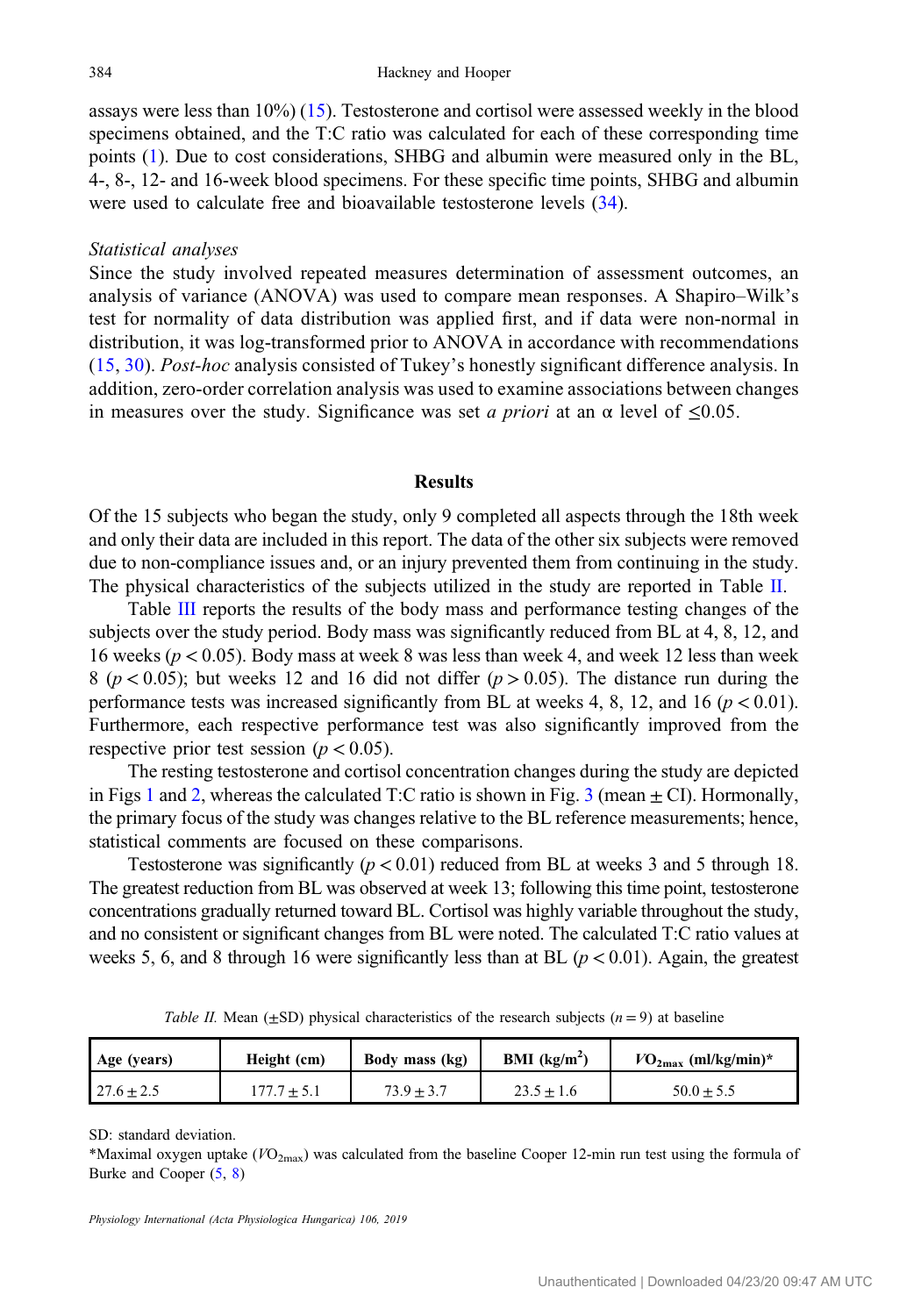<span id="page-6-0"></span>

| Measurement                 | <b>Baseline</b> | 4 weeks                                                                                                | 8 weeks       | 12 weeks      | 16 weeks      |
|-----------------------------|-----------------|--------------------------------------------------------------------------------------------------------|---------------|---------------|---------------|
| Mass (kg)                   | $73.9 + 3.7$    | $71.3 + 4.3*$                                                                                          | $70.4 + 4.2*$ | $69.1 + 3.0*$ | $70.0 + 3.4*$ |
| Performance<br>(meters run) |                 | $2,742.2 \pm 288.7$ $2,880.2 \pm 300.2$ $2,80.2 \pm 281.1$ $3,105.1 \pm 251.1$ $3,271.2 \pm 208.1$ $*$ |               |               |               |

Table III. Mean  $(\pm SD)$  body mass and performance changes over the course of the study

SD: standard deviation.

\*Significant from baseline  $(p < 0.05)$ 

Table IV. Mean  $(\pm SD)$  blood protein levels at select time points during the study as well as corresponding calculated free testosterone (T) values

| <b>Measurement</b> | <b>Baseline</b> | 4 weeks         | 8 weeks          | 12 weeks           | 16 weeks         |
|--------------------|-----------------|-----------------|------------------|--------------------|------------------|
| SHBG (nmol/L)      | $47.5 + 10.5$   | $51.3 + 8.3$    | $45.8 + 11.1$    | $46.6 + 10.9$      | $48.7 + 7.9$     |
| Albumin $(g/L)$    | $4.7 + 1.0$     | $4.5 + 0.9$     | $4.6 + 1.5$      | $4.4 + 1.2$        | $4.8 + 0.8$      |
| Free T $(ng/ml)$   | $0.117 + 0.027$ | $0.085 + 0.041$ | $0.080 + 0.025*$ | $0.067 \pm 0.023*$ | $0.072 + 0.018*$ |

SD: standard deviation; SHBG: sex-hormone binding globulin.

\*Significant from baseline  $(p < 0.05)$ 

reduction in the T:C ratio from BL was observed at week 13 and the remaining subsequent ratio values (weeks 14–18) increased and returned toward BL levels. Table IV displays the SHBG, albumin, and calculated free testosterone values. No significant changes were noted for SHBG or albumin during the entire study ( $p > 0.05$ ). However, the calculated free testosterone was significantly reduced from BL at weeks 8, 12, and 16 ( $p < 0.05$ ).

Change in body mass was calculated and expressed as delta values (BL to 4 weeks, 4–8 weeks, etc.) and correlated with respective changes in hormonal measurements (also expressed as corresponding delta change values) at matching time points. The only significant relationship found was between the changes in body mass and testosterone  $(r = 0.333, p = 0.047$ ; i.e., as body mass decreased, testosterone was reduced).

Finally, during the study, specifically during weeks 13–18, 55% of the participants at one time or another had their blood testosterone levels be at or below the criteria to be classified as being in a state of androgen deficiency  $[\leq 10.4 \text{ nmol/L } (\leq 3 \text{ ng/ml})]$  [\(2](#page-9-0)).

# Discussion

The main intent of this study was to characterize what effect, if any, large increases in training load would have on resting testosterone, cortisol, and the T:C ratio using a weekly blood sampling protocol, which is typically not seen in long-term exercise training studies. To that end, we had hypothesized that hormonal changes would be responsive to increasing training load as noted in the literature – decreasing testosterone and increasing cortisol, with concurrent decreases in the T:C ratio ([1](#page-9-0), [19](#page-9-0), [20](#page-9-0), [31\)](#page-10-0). Our detected hormonal changes for testosterone (total and free) and T:C ratio agree with published reports, but we detected no significant changes in cortisol. We had also surmised that performance would stagnate or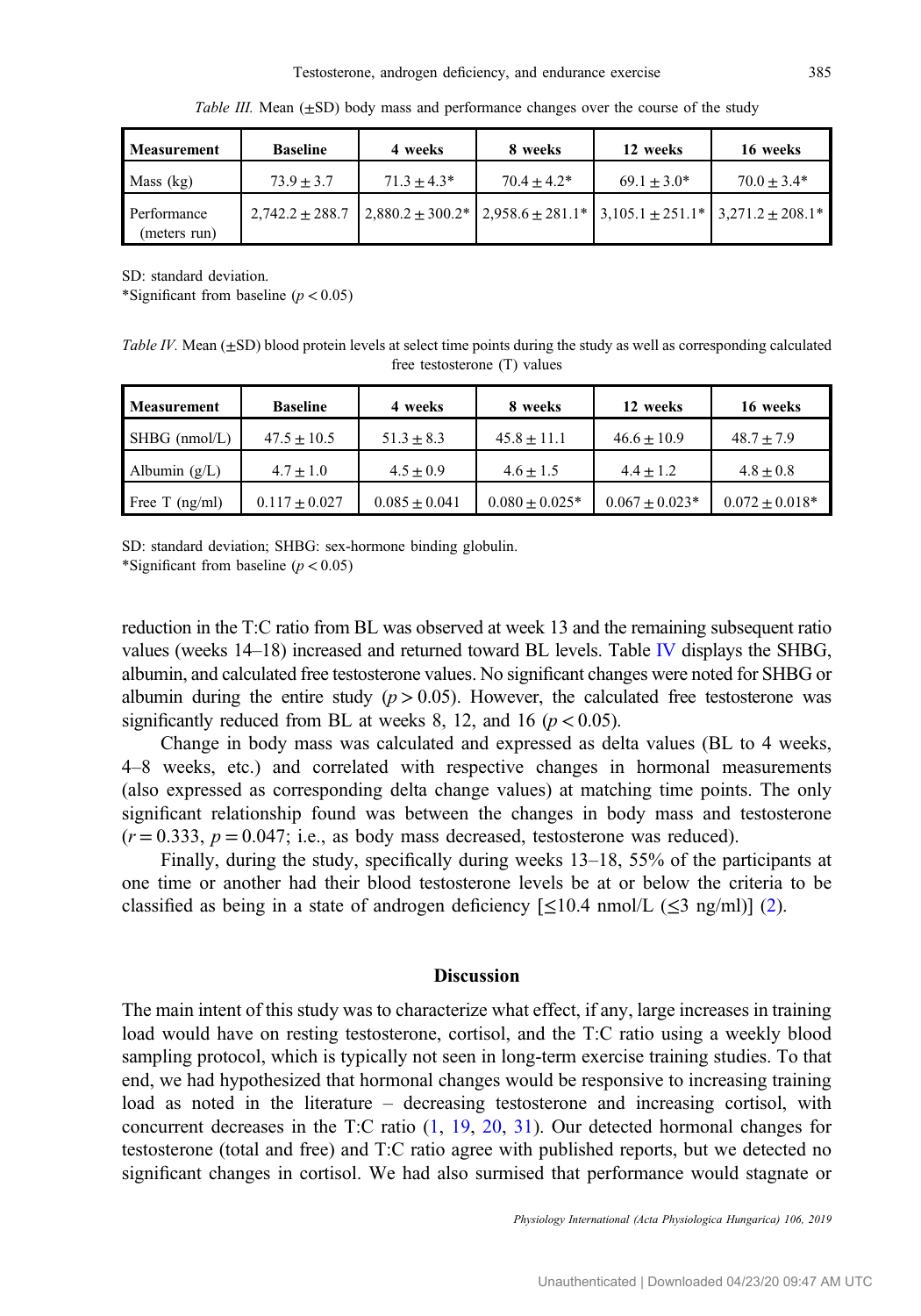decline with significant reductions in testosterone and the T:C ratio as postulated by other researchers ([19,](#page-9-0) [20](#page-9-0), [32\)](#page-10-0). To our surprise, the performance responses actually improved and did not reflect a maladaptive training response to the increasingly stressful training loads.

These findings would tend to refute the argument that reductions in the circulating testosterone and the T:C ratio are viable biomarkers for predicting potential stagnation of, or declines in, performance capacity ([1,](#page-9-0) [13,](#page-9-0) [20\)](#page-9-0). Our findings are supportive of the premise that testosterone is responsive to training load in an inverse fashion; however, our data do not support the concept that a reduction in testosterone is viable for use as a predictive indicator of a physiological maladaptation occurring in athletes. We speculate that not just a reduction but some magnitude of decrease (threshold level or "cut-off point") may be necessary in testosterone change before it becomes indicative of training load excess and corresponds to the onset of performance capacity problems ([14\)](#page-9-0). At present, no such cut-off point exists for testosterone and thus future research needs to further examine this issue and as such researchers should not just assume a lowering of testosterone will always correspond to worsening performance. Interestingly though, such a cut-off point has been proposed for the T:C ratio, that being a 30% reduction supposedly indicates insufficient rest–recovery time and a heighten risk of maladaptation to training may be developing [\(1,](#page-9-0) [20,](#page-9-0) [21](#page-10-0)). We observed a maximal reduction in the T:C ratio at week 13 equivalent to  $-43.9\%$  ( $\pm 8.2\%$ ) and yet as noted the performance of our subjects was not compromised. In fact, our subjects showed ∼17% improvement in their running performance over the course of the study, which agrees with training response findings previous reported ([4\)](#page-9-0).

Our data also lead us to propose that the common interpretation in contemporary literature that a lowered T:C ratio is indicative of a shift to a more catabolic status in an athlete may be a misrepresentation of the endocrinological events occurring. That is, in this "Catabolic > Anabolic" scenario, the assumption is that testosterone is lowered due to less production due to steroidogenic inhibition by cortisol ([9\)](#page-9-0). This, in turn, shifts the body away from protein synthesis and compromises adaptation and ultimately physical performance. While certainly a possibility, it is equally likely that testosterone and T:C ratio reductions represent an increased target tissue uptake and clearance from the blood of testosterone, which would facilitate downstream events such as protein anabolism  $(11, 26)$  $(11, 26)$  $(11, 26)$  $(11, 26)$ . Without measures of protein turnover during periods of hormonal change, it is impossible to determine which scenario is occurring, but we suggest the assumption that these events (decreased testosterone or T:C ratio) are always indicative of an enhanced catabolic state may be faulty and an oversimplified interpretation. Along this line of thought, it would be interesting for future studies to do a concurrent evaluation of estradiol levels, so the testosterone to estradiol (T:E) ratio could also be evaluated. Perhaps, an exacerbation of the conversion of testosterone into estradiol (e.g., peripheral aromatization) during training leads to a reduction in the T:E ratio, and thus serves as anti-anabolic mechanism under training conditions that are unrelated to cortisol changes ([28\)](#page-10-0). However, this is a hypothesis on our part, which others need to pursue and test.

The loss in body mass during the course of the study was correlated with the reductions observed in testosterone. The observed mass loss suggests the subjects were developing some degree of a negative energy balance, and such a physiological state is associated with reduced testosterone levels [\(25](#page-10-0)). Interestingly though, it does appear the subjects were self-regulating in their food consumption as the magnitude of their body mass losses was quite small, and disruptions of the hypothalamic–pituitary–gonadal axis resulting in lower hormone levels requires sustained negative energy balances and substantial weight losses (which we did not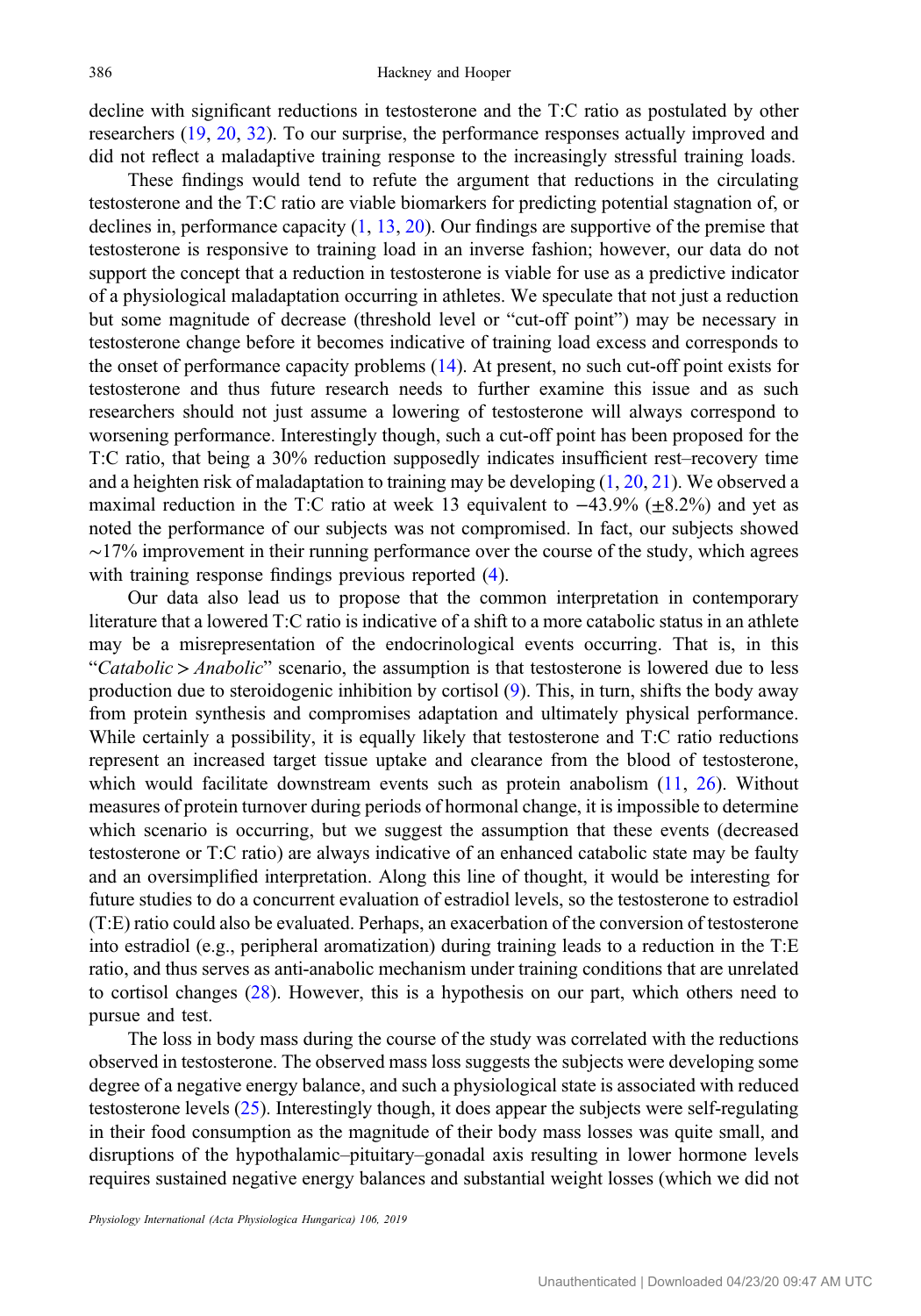observe) ([25\)](#page-10-0). Furthermore, dietary energy intake restrictions typically result in significant hepatic–plasma protein changes, which we also did not find (Table [IV\)](#page-6-0)  $(7, 22)$  $(7, 22)$  $(7, 22)$  $(7, 22)$ . Nonetheless, the finding of an association between mass loss and testosterone reduction adds some support to the proposed issue that the reduced resting testosterone levels reported in endurancetrained men are a caloric energy availability-related issue (i.e., low energy availability as termed in the RED-S condition) [\(16](#page-9-0), [17](#page-9-0), [24](#page-10-0)). Pragmatically, it is important to note the ad libitum dietary practices of our subjects were not enough to prevent the changes in body mass observed and athletes/coaches need to be mindful of this occurrence, especially since undue restriction of caloric intake could exacerbate some dysfunctional changes in response to exercise training loads ([24,](#page-10-0) [25\)](#page-10-0).

Slightly more than 50% of our subjects displayed testosterone levels at or below the criteria for an androgen-deficiency classification during some point in the study [\(2](#page-9-0)). This is a much higher prevalence than would be expected for men of this age range ([2\)](#page-9-0). Most certainly for clinicians working in male reproductive health, this could be a troubling outcome. Notably, this occurrence seems however to be of a transient nature as by the 18th week of the study after the training load was reduced, no subject was below the androgen-deficiency criteria levels  $(\leq 3$  ng/ml).

It is recognized that our research sample was one of convenience and self-selected. Furthermore, the sample size was small and our subjects were of a moderately trained background and certainly not elite. Elite athletes were our preferred target population, but discussions with such athletes prior to the study lead us to conclude they would not comply with the experimental constraints of the study design. The aforementioned factors do limit the generalizability of our findings. Yet, to our knowledge, this is one of the few studies to systematically track testosterone, cortisol, and the T:C ratio changes over this length of time with frequent assessments while endurance training was being controlled and manipulated extensively. Dietary evaluations as well as body composition monitoring would have provided greater insight into the role these factors may have played in the hormonal changes found. However, issues of subject burden relative to research obligations and this being an unfunded pilot study with limited financial resources prevented us from pursing these additional measures. We also acknowledge that the competitive performance testing was less frequent than the hormonal analysis and we perhaps "missed the window" of any performance decline and training load induced compromise. Notwithstanding, to this last point, the week 12 testosterone concentration as well as T:C ratio was the second lowest observed (and at a comparable level to the lowest values at week 13) and yet the week 12 performance was significantly improved. And, importantly, performance decrement with excessive training loads is typically reported to be more persistent and not just a transit phenomenon changing in the course of just a few days ([21,](#page-10-0) [23\)](#page-10-0).

In conclusion, we found an endurance training program involving incremental, intensive increases in training load (volume) produced reductions in resting testosterone and the T:C ratio in a progressive incremental fashion. These reductions did not correspond to the subject's development of performance decrement as their 12-min run distances continued to improve, even though testosterone and the T:C ratio were significantly decreased. The current findings call into question the utility of sports scientist using testosterone or the T:C ratio changes as biomarkers indicative of excessive training load in endurance sports. Testosterone (total and free) changes responded and reflected the increasing training load, but in our opinion, before such hormones can be accurately used as an biomarker indicative of training load (stress), it is necessary to determine a "cut-off point" level or a "magnitude of reduction"

Physiology International (Acta Physiologica Hungarica) 106, 2019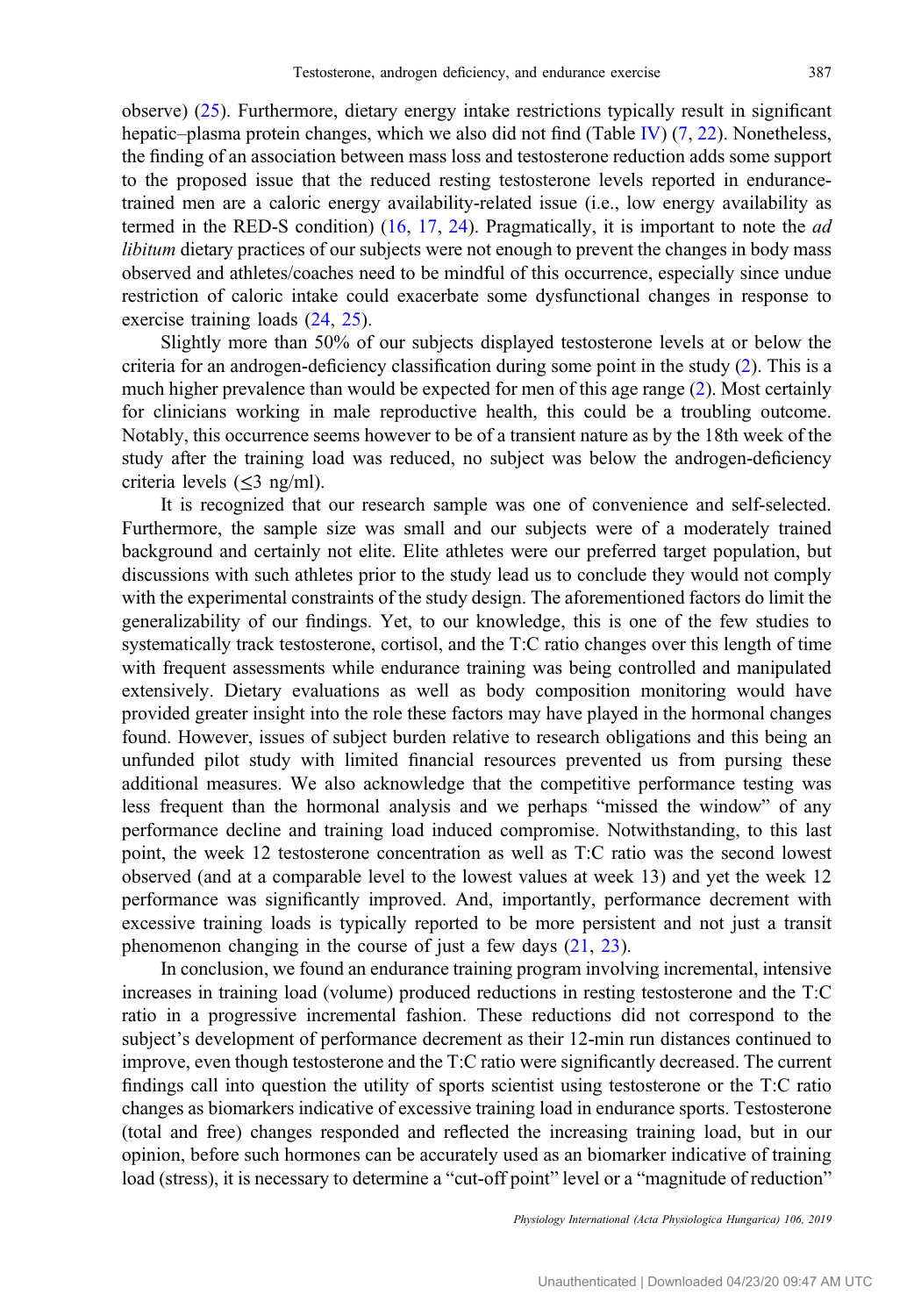<span id="page-9-0"></span>associated with the onset of a maladaptation status in athletes. Since no such cut point exists for testosterone, we recommend sports scientists should pursue this line of investigation. An additional line of future research should examine whether the use of existing clinical male testosterone reference ranges (based on healthy, but sedentary men) is appropriate for athletic-exercise-trained men. Perhaps, as alluded to by recent research findings, application of traditional biomarker reference values need to be adjusted to be more population-specific relative to exercise training status (6). Nevertheless, reproductive health clinicians working with athletes must be aware that increases in intensive exercise training loads can lead to testosterone levels below the current accepted criteria for classifying men as being androgen deficiency; however, this occurrence seems to be of a transient nature and abates after training loads are reduced.

# **REFERENCES**

- 1. Adlercreutz H, Härkönen M, Kuoppasalmi K, Näveri H, Huhtaniemi I, Tikkanen H, Remes K, Dessypris A, Karvonen J: Effect of training on plasma anabolic and catabolic steroid hormones and their response during physical exercise. Int. J. Sports Med. 7, 27–28 (1986)
- 2. Aversa A, Morgentaler A: The practical management of testosterone deficiency in men. Nat. Rev. Urol. 12, 641–650 (2015)
- 3. Borg GA: Psychophysical bases of perceived exertion. Med. Sci. Sports Exerc. 14, 377–381 (1982)
- 4. Bouchard C, An P, Rice T, Skinner J, Wilmore JH, Gagnon J, Pérusse L, Leon AS, Rao DC: Familial aggregation of  $VO_{2\text{max}}$  response to exercise training: results from the HERITAGE family study. J. Appl. Physiol. 87, 1003–1008 (1998)
- 5. Burke EJ: Validity of selected laboratory and field tests of physical working capacity. Res. Q. 47, 95–104 (1976)
- 6. Cadegiani FA, Kater CE: Basal hormones and biochemical markers as predictors of overtraining syndrome in male athletes: the EROS-BASAL study. J Athl. Train. 54, 906–914 (2019)
- 7. Cangemi R, Friedmann AJ, Holloszy JO, Fontana L: Long-term effects of calorie restriction on serum sex hormone concentrations in men. Aging Cell 9, 236–242 (2010)
- 8. Cooper KH: A means of assessing maximal oxygen intake. JAMA 203, 201–204 (1968)
- 9. Cumming DC, Quigley ME, Yen SS: Acute suppression of circulating testosterone levels by cortisol in men. J. Clin. Endocrinol. Metab. 57, 671–673 (1983)
- 10. Daly W, Seegers CA, Rubin DA, Dobridge JD, Hackney AC: Relationship between stress hormones and testosterone with prolonged endurance exercise. Eur. J. Appl. Physiol. 93, 375–380 (2005)
- 11. Goodman HM: Endocrinology concepts for medical students. Adv. Physiol. Educ. 25, 213–224 (2001)
- 12. Hackney AC: Hormonal changes at rest in overtrained endurance athletes. Bio. Sport. 2, 49–56 (1991)
- 13. Hackney AC (1999): Neuroendocrine system: exercise overload and regeneration. In: Overload, Performance Incompetence, and Regeneration in Sport, eds Lehmann M, Foster C, Gastmann U, Keizer H, Steinacker JM, Plenum Press, New York, pp. 173–186
- 14. Hackney AC: Stress and the neuroendocrine system: the role of exercise as a stressor and modifier of stress. Expert Rev. Endocrinol. Metab. 1, 783–792 (2006)
- 15. Hackney AC, Viru A: Research methodology: endocrinologic measurements in exercise science and sports medicine. J. Athl. Train. 43(6), 631–639 (2008)
- 16. Hooper DR, Kraemer WJ, Focht BC, Volek JS, DuPont WH, Caldwell LK, Maresh CM: Endocrinological roles for testosterone in resistance exercise responses and adaptations. Sports Med. 47, 1709–1720 (2017)
- 17. Hooper DR, Kraemer WJ, Saenz C, Schill KE, Focht BC, Volek JS, Maresh CM: The presence of symptoms of testosterone deficiency in the exercise-hypogonadal male condition and the role of nutrition. Eur. J. Appl. Physiol. 117, 1349–1357 (2017)
- 18. Hooper SL, Mackinnon LT, Howard A, Gordon RD, Bachmann AW: Markers for monitoring overtraining and recovery. Med. Sci. Sports Exerc. 27, 106–112 (1995)
- 19. Jürimäe J, Mäestu J, Purge P, Jürimäe T: Changes in stress and recovery after heavy training in rowers. J. Sci. Med. Sport. 7, 335–339 (2004)
- 20. Lee EC, Fragala MS, Kavouras SA, Queen RM, Pryor JL, Casa DJ: Biomarkers in sports and exercise: tracking health, performance, and recovery in athletes. J. Strength Cond. Res. 31, 2920–2937 (2017)